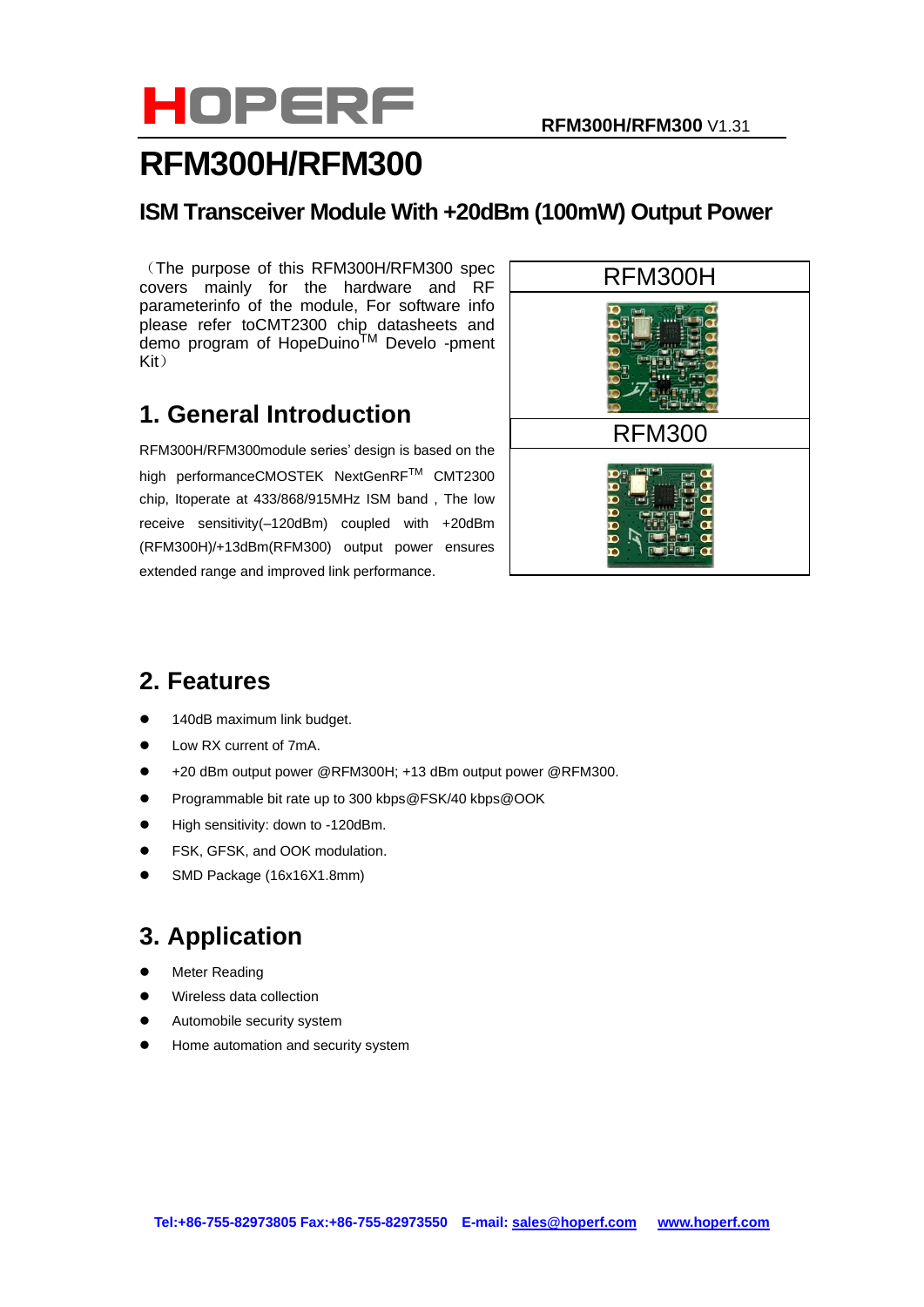

## **4. Pin Definition**

## **4.1 RFM300H Pin Definition**



### **Figure 1. RFM300H Pin Definition**

| <b>Number</b>  | <b>Definition</b> | <b>Type</b>  | <b>Function</b>                                    |
|----------------|-------------------|--------------|----------------------------------------------------|
| 1              | <b>ANT</b>        | AI/AO        | RF signal input/output.                            |
| 2              | <b>GND</b>        | G            | Ground.                                            |
| 3              | <b>TX-ANT</b>     | 1/O          | Tx Antenna select input pin, When RFM300H is TX    |
|                |                   |              | state, TX_ANT should be = 0, RX_ANT                |
|                |                   |              | should be $= 1$                                    |
| 4              | RX-ANT            | 1/O          | Rx Antenna select input pin, When RFM300H is RX    |
|                |                   |              | state, $RX$ _ANT should be = 0, $TX$ _ANT          |
|                |                   |              | should be $= 1$                                    |
| 5              | 3.3V(VDD)         | PI           | Power supply input, 1.8-3.6V.                      |
| 6              | GPIO1             | 1/O          | General Purpose Digital I/O that may be configured |
| $\overline{7}$ | GPIO <sub>2</sub> |              | through the registers to perform various functions |
| 8              | GPIO <sub>3</sub> |              |                                                    |
| 9              | <b>GND</b>        | G            | Ground.                                            |
| 10             | <b>SDIO</b>       | 1/O          | SPI Data input and output.                         |
| 11             | <b>CSB</b>        |              | SPI Chip select input, active low.                 |
| 12             | <b>SCK</b>        |              | SPI Clock input.                                   |
| 13             | <b>FCSB</b>       | $\mathbf{I}$ | SPI FIFO select input, active low.                 |
| 14             | <b>NC</b>         |              | No Connect.                                        |
| 15             | <b>NC</b>         |              | No Connect.                                        |
| 16             | <b>GND</b>        | G            | Ground.                                            |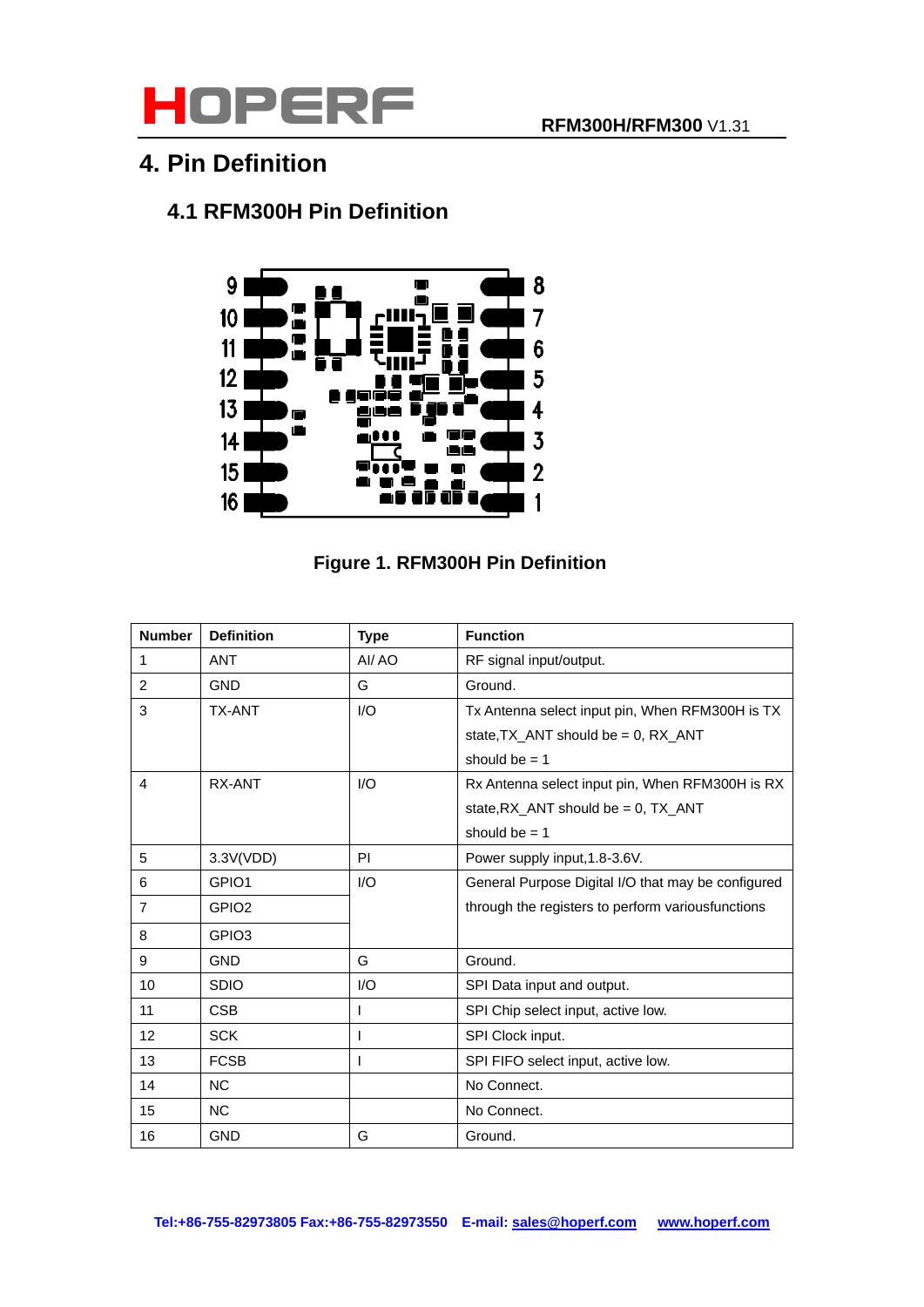

### **4.2 RFM300 Pin Definition**



### **Figure 2. RFM300 Pin Definition**

| <b>Number</b>  | <b>Definition</b> | <b>Type</b> | <b>Function</b>                                    |
|----------------|-------------------|-------------|----------------------------------------------------|
|                | <b>ANT</b>        | AI/AO       | RF signal input/output.                            |
| $\overline{2}$ | 3.3V(VDD)         | <b>PI</b>   | Power supply input, 1.8-3.6V.                      |
| 3              | <b>GND</b>        | G           | Ground.                                            |
| 4              | <b>NC</b>         |             | No Connect.                                        |
| 5              | <b>CSB</b>        |             | SPI Chip select input, active low.                 |
| 6              | <b>SCK</b>        |             | SPI Clock input.                                   |
| 7              | <b>FCSB</b>       |             | SPI FIFO select input, active low.                 |
| 8              | <b>SDIO</b>       | 1/O         | SPI Data input and output.                         |
| 9              | GPIO1             | 1/O         | General Purpose Digital I/O that may be configured |
| 10             | GPIO <sub>3</sub> |             | through the registers to perform various functions |
| 11             | GPIO <sub>2</sub> |             |                                                    |
| 12             | <b>NC</b>         |             | No Connect.                                        |
| 13             | <b>NC</b>         |             | No Connect.                                        |
| 14             | <b>GND</b>        | G           | Ground.                                            |

### **Notes:**

[1]. INT1 and INT2 are interrupts. DOUT is demodulated output. DIN is a modulation input. DCLK is a modulation or demodulation data rate synchronization clock, automatic switching in TX/RX mode.

[2]. The SCLK pin connects an internal pull-down resistor of 4.7 kΩ inside the chip. Thus in low-power applications, the MCU cannot output high level (pull up), otherwise it will generate leakage current and will cause low-power implementation failure.

[3]. The SDIO pin connects an internal pull-up resistor of 15 kΩ inside the chip. Thus in low-power applications, the MCU cannot output low level (pull down), otherwise it will generate leakage current and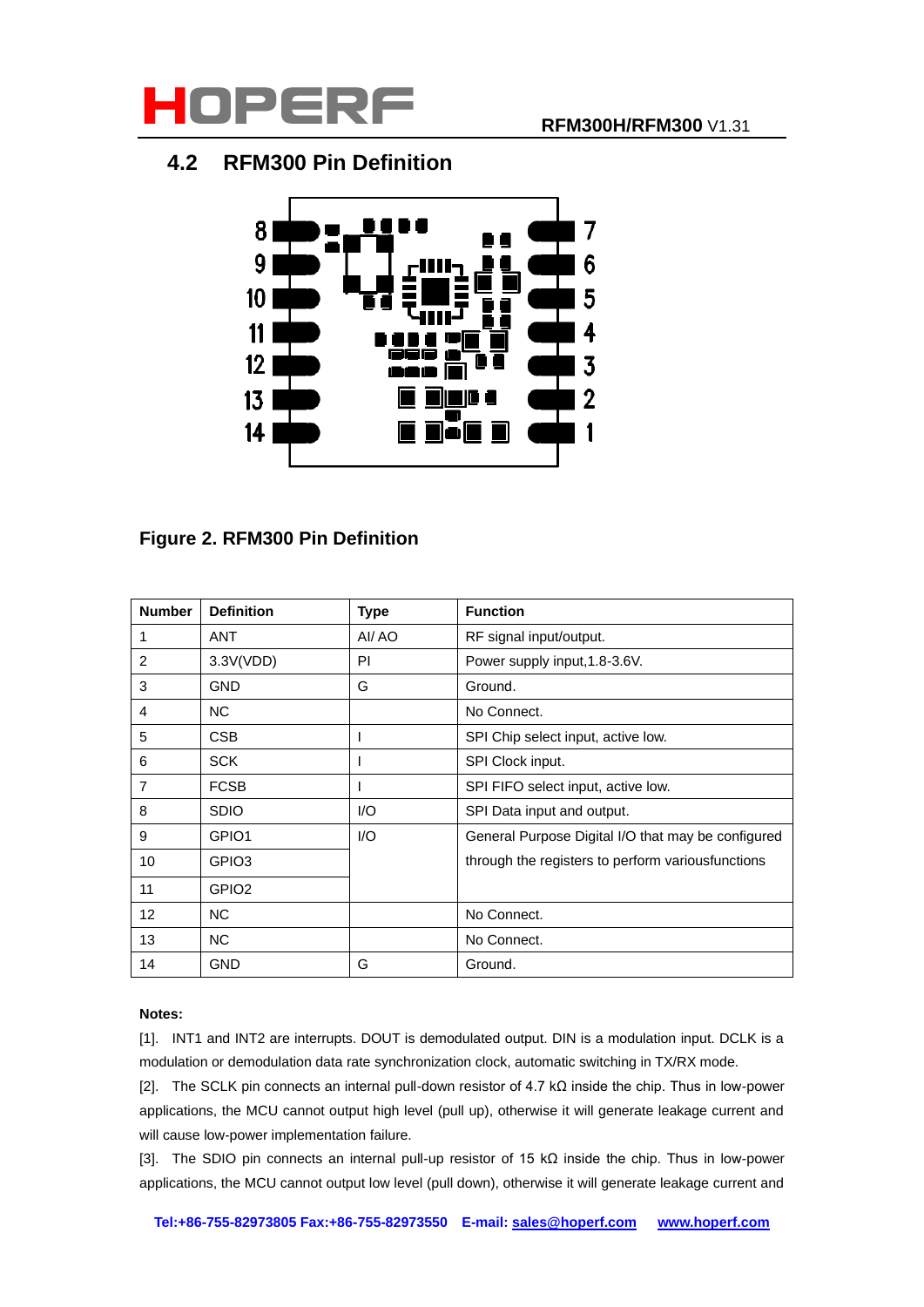

will cause low-power implementation failure.

The GPIO pins connect an internal pull-up resistor of 15 kΩ inside the chip. Thus in low-power applications, the MCU cannot output low level (pull down), otherwise it will generate leakage current and will cause low-power implementation failure.

# **5. Electrical Parameter**:

### **Maximum**

| parameter                         | minimum | maximum     | unit |
|-----------------------------------|---------|-------------|------|
| Positive Power Supply             | $-0.3$  | $+3.6$      |      |
| Voltage On Digital Control Inputs | $-0.3$  | $VDD + 0.3$ | V    |
| Voltage On Analog Inputs          | $-0.3$  | $VDD+0.3$   |      |
| <b>RX Input Power</b>             |         | $+10$       | dBm  |
| Storage Temperature               | -55     | $+125$      | °C   |
| Soldering Temperature(10s)        |         | $+255$      | °C   |
| ESD Rating (Human Body Model)     | -2      | 2           | KV   |

### **Recommended Working Range**

| parameter                    | minimum | maximum                  | unit   |
|------------------------------|---------|--------------------------|--------|
| <b>Positive Power Supply</b> | $+1.8$  | $+3.6$                   |        |
| <b>Working Temperature</b>   | -40     | +85                      | $\sim$ |
| Supply Voltage Slew Rate     |         | $\overline{\phantom{0}}$ | mV/us  |

### **DC Characteristic**

| parameter                | conditions                       | minimum | typical | maximum | unit |
|--------------------------|----------------------------------|---------|---------|---------|------|
| RFM300H                  | 433MHz band, $P_{out} = +20$ dBm |         | 75      | 100     | mA   |
| <b>TX WorkingCurrent</b> | 868MHz band, $P_{out} = +20$ dBm |         | 80      | 100     |      |
|                          | 915MHz band, $P_{out} = +20$ dBm |         | 85      | 100     |      |
| <b>RFM300</b>            | 433MHz band, $P_{out} = +13dBm$  |         | 28      | 45      | mA   |
| <b>TX WorkingCurrent</b> | 868MHz band, $P_{out} = +13dBm$  |         | 30      | 45      |      |
|                          | 915MHz band, $P_{out} = +13dBm$  |         | 30      | 45      |      |
| RFM300H/RFM300           | 433MHz band,                     |         | 7       | 10      | mA   |
| <b>RX WorkingCurrent</b> | 868MHz band,                     |         | 7.5     | 10.5    |      |
|                          | 915MHz band,                     |         | 7.5     | 10.5    |      |
| RFM300H/RFM300           | All band                         |         | ٠       | 1       | uA   |
| <b>Sleep Current</b>     |                                  |         |         |         |      |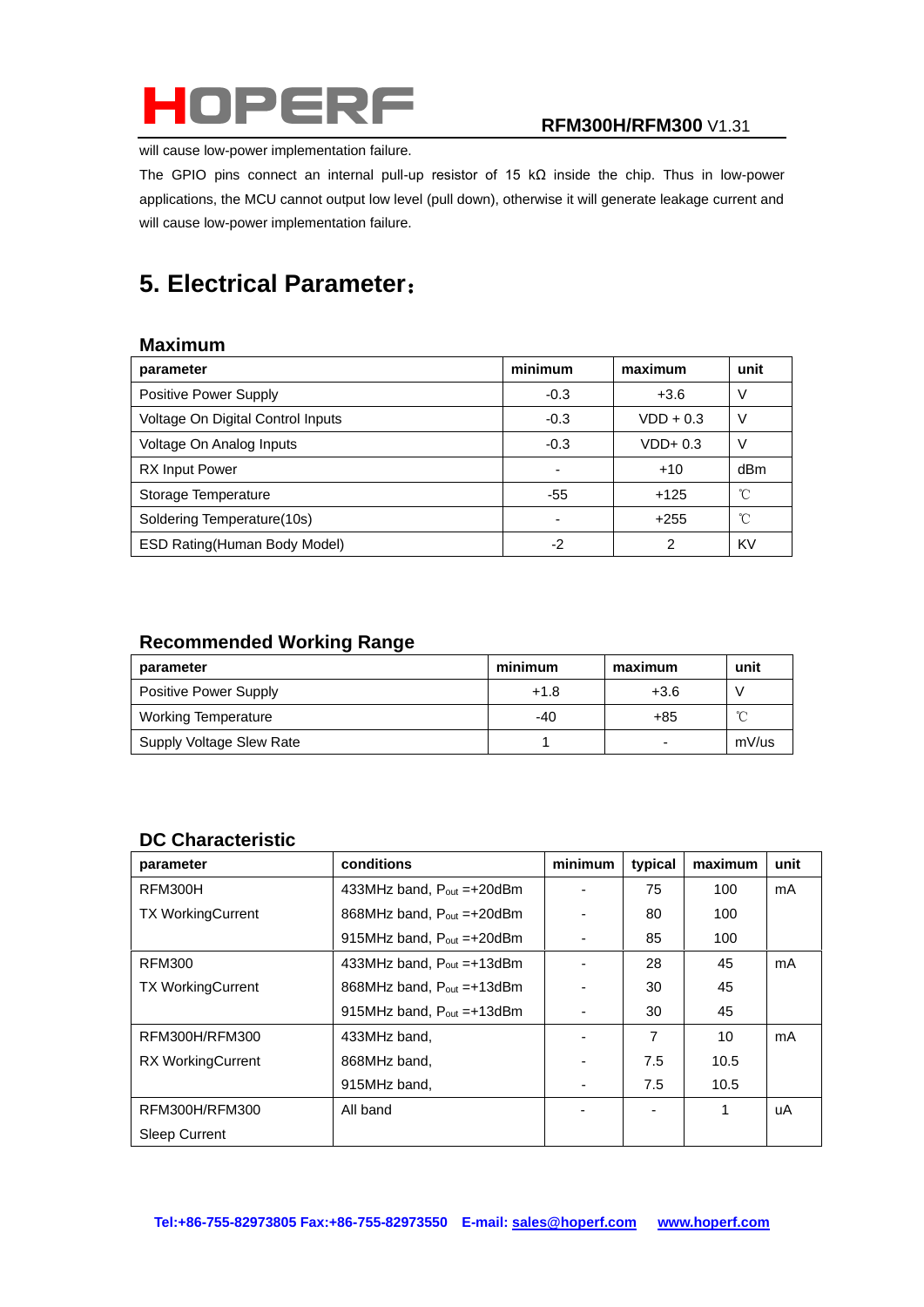

### **Transmitter AC Characteristic**

| parameter                       | conditions          | minimum | typical | maximum                  | unit       |
|---------------------------------|---------------------|---------|---------|--------------------------|------------|
| <b>TX Frequency Range</b>       | 433 MHz band,       | 413     |         | 453                      | <b>MHz</b> |
| Programmable                    | 868 MHz band,       | 848     |         | 888                      |            |
|                                 | 915 MHz band,       | 895     |         | 935                      |            |
| RFM300H                         | 433/868/915MHz band |         | $+20$   | $\overline{\phantom{a}}$ | dBm        |
| <b>Output Power</b>             |                     |         |         |                          |            |
| RFM300                          | 433/868/915MHz band |         | $+13$   |                          | dBm        |
| <b>Output Power</b>             |                     |         |         |                          |            |
| Symbol Rate, FSK Mode           | Programmable        | 0.1     |         | 300                      | kbps       |
| SymbolRate, OOK Mode            | Programmable        | 0.1     |         | 40                       | kbps       |
| <b>Frequency Deviation, FSK</b> | Programmable        | 1       |         | 200                      | <b>KHz</b> |
| <b>Frequency Resolution</b>     |                     |         | 24.8    |                          | Hz         |

### **Receiver AC Characteristic**

| parameter                   | conditions      | minimum | typical | maximum | unit       |
|-----------------------------|-----------------|---------|---------|---------|------------|
| RX Frequence Range          | 433 MHz band,   | 413     |         | 453     | MHz        |
| Programmable                | 868 MHz band,   | 848     |         | 888     |            |
|                             | 915 MHz band,   | 895     |         | 935     |            |
| <b>RX Sensitivity</b>       | 433MHz          |         | $-120$  |         | dBm        |
| OOK ModeSR =1.2 kbps,       | 868MHz          |         | $-118$  |         |            |
|                             | 915MHz          |         | $-118$  |         |            |
| <b>RX</b> Sensitivity       | 433MHz          |         | $-118$  |         | dBm        |
| FSK ModeFDEV = 19.2 kHz, SR | 868MHz          |         | $-116$  |         |            |
| $=1.2$ kbps,                | 915MHz          |         | $-116$  |         |            |
| Receiver Bandwidth          |                 | 50      |         | 500     | <b>KHz</b> |
| <b>Blocking Immunity</b>    | +/-1MHz offset  |         | 52      |         | dB         |
|                             | +/-2MHz offset  |         | 74      |         |            |
|                             | +/-10MHz offset |         | 75      |         |            |
| Image Rejection Ratio       | IF=280KHz       |         | 35      |         | dВ         |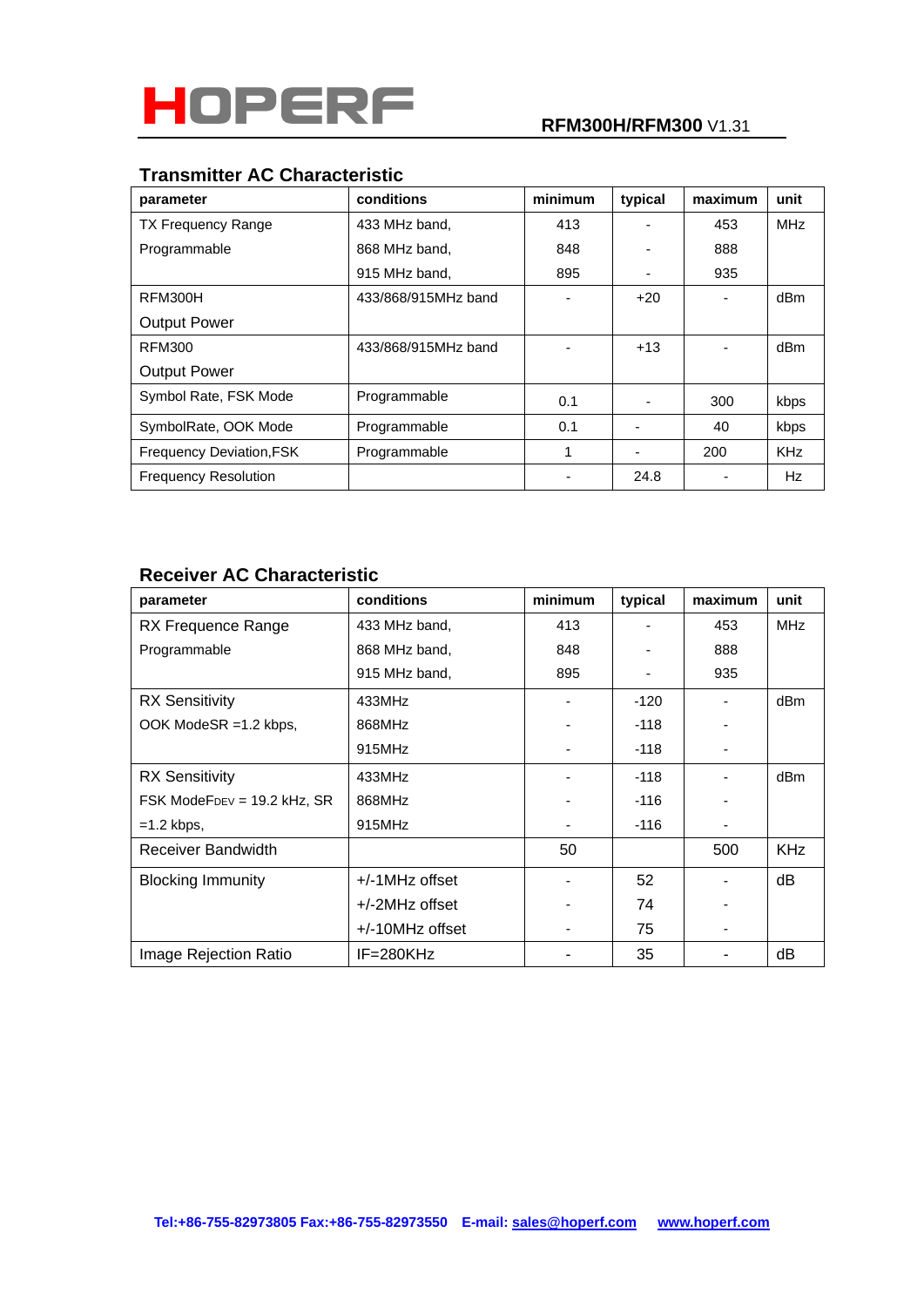

# **6. Typical Application**:



**Figure 3. RFM300H Application**



**Figure 4. RFM300 Application**

 (For software info please refer to [CMT2300 chip datasheets](http://www.hoperf.com/rf_fsk/rf50.htm) and demo program of HopeDuino<sup>™</sup> Development Kit)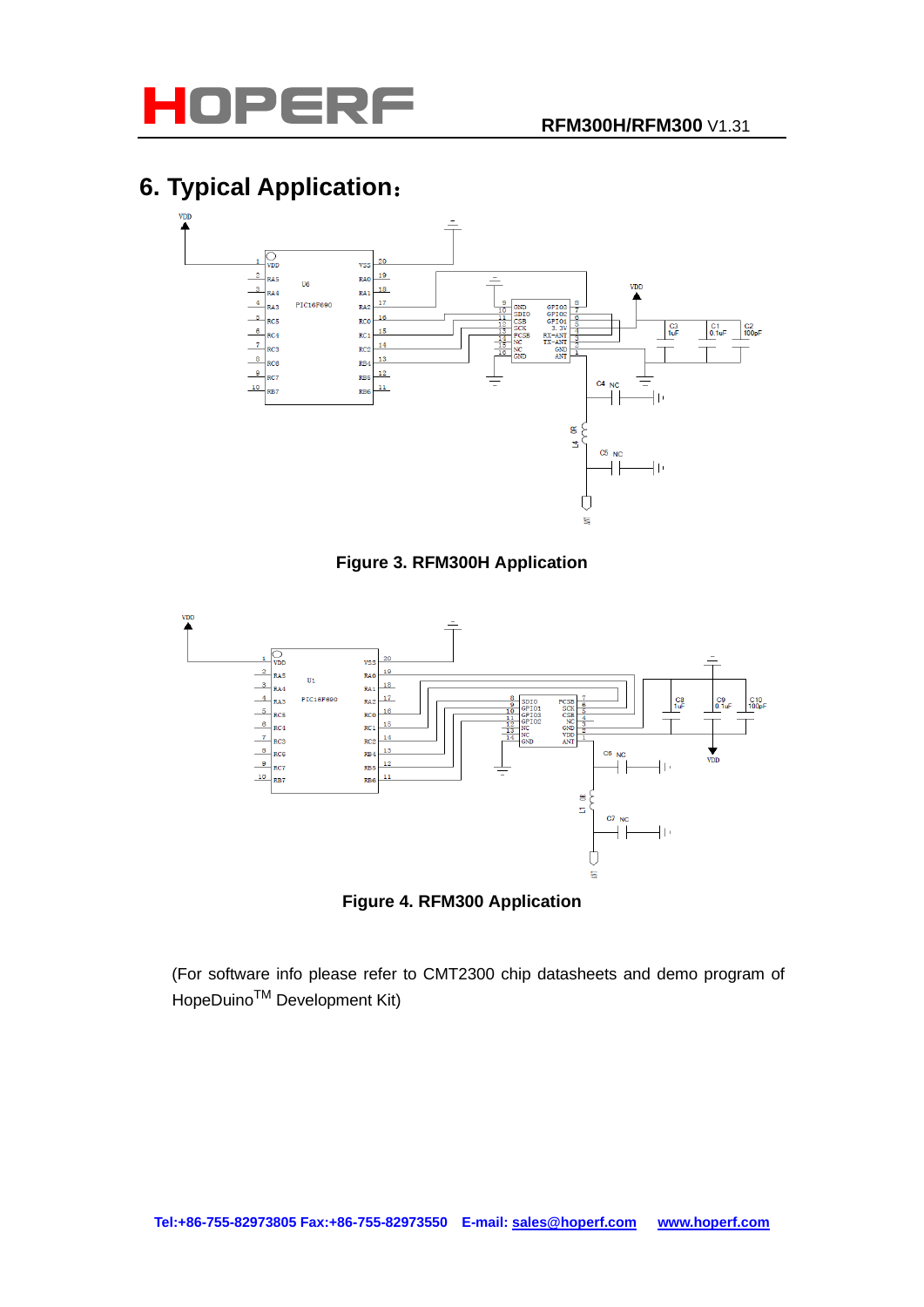

# **7. Mechanical Dimension**

(**All units in mm**)



**Figure5. RFM300H Mechanical Dimension**



**Figure6. RFM300 Mechanical Dimension**